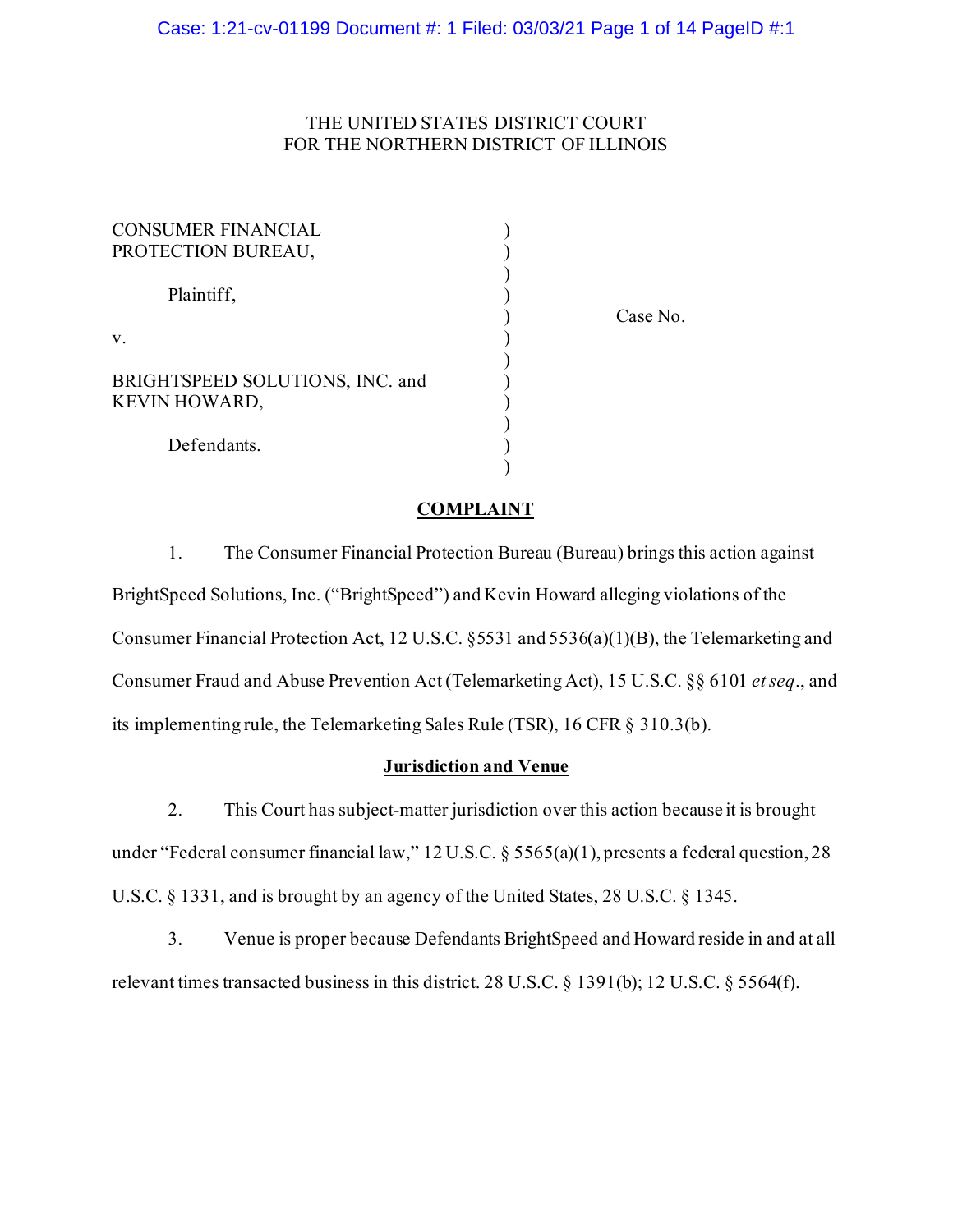#### **Parties**

4. The Bureau is an independent agency of the United States created by the CFPA. 12 U.S.C. § 5491(a). The Bureau has independent litigating authority and is authorized to initiate civil actions in federal district court to secure appropriate relief for violations of "Federal consumer financial law," 12 U.S.C. § 5564, which includes the authority to enforce the TSR with respect to the offering or provision of a consumer financial product or service subject to the CFPA, 15 U.S.C. §§ 6102(c), 6105(d).

5. Defendant BrightSpeed was a privately owned third-party payment processor incorporated in Illinois that transacted business nationwide. BrightSpeed processed remotely created check payments (RCCs) for entities that telemarketed antivirus software and technicalsupport services to consumers. BrightSpeed ceased operations on or around February 2019.

6. BrightSpeed is a "covered person" under the CFPA because it "provid[ed] payments or other financial data processing services to a consumer by any technological means, including processing or storing financial or banking data for any payment instrument, or through any payment systems or network used for processing payments data." 12 U.S.C. § 5481(5). BrightSpeed offered or provided payment processing services for personal, family, or household purposes, namely for consumers who sought to obtain antivirussoftware and technical support services for consumers' home computers. 12 U.S.C. § 5481(5)(A). BrightSpeed is also "a person" subject to the relevant portions of the TSR. 16 C.F.R. §310.3(b).

7. Defendant Kevin Howard resides in Chicago, Illinois. He is the founder, sole owner, and chief operating officer of BrightSpeed. Howard's name appears on all state registration documents for BrightSpeed and its agreements with the banks through which it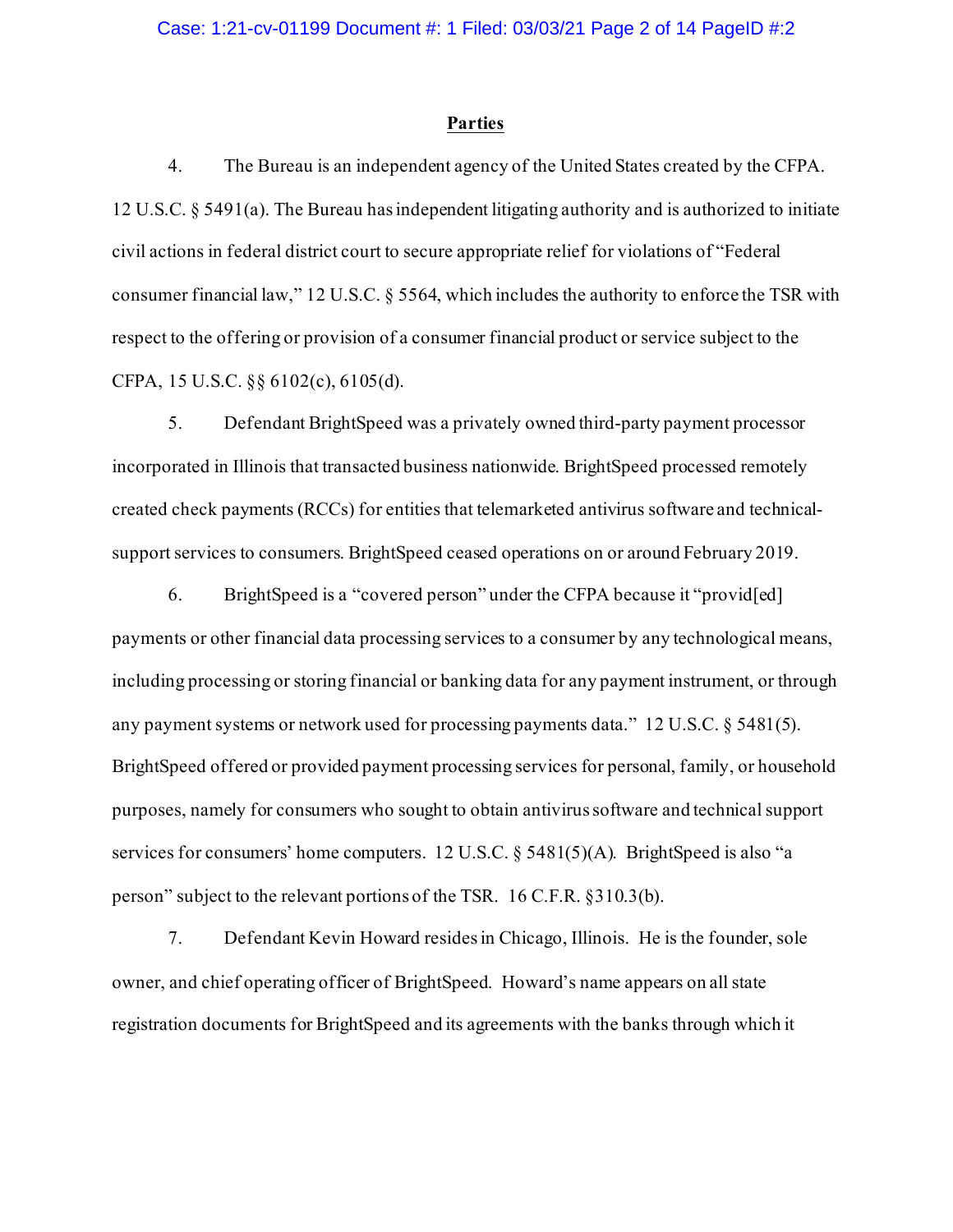### Case: 1:21-cv-01199 Document #: 1 Filed: 03/03/21 Page 3 of 14 PageID #:3

processed payments. Howard cultivated BrightSpeed's relationships with these banks and was deeply involved in the company's day-to-day operations.

8. Howard is a "covered person" under the CFPA because he "provid[ed] payments or other financial data processing services to a consumer by any technological means, including processing or storing financial or banking data for any payment instrument, or through any payment systems or network used for processing payments data." 12 U.S.C. § 5481(5). Howard offered or provided payment processing services for personal, family, or household purposes, namely for consumers who sought to obtain antivirus software and technical-support services for their home computers. 12 U.S.C.  $\S$  5481(5)(A). Howard is a "related person" because he was the sole owner of BrightSpeed and had managerial responsibility for BrightSpeed's affairs. 12 U.S.C. § 5481(25). As a "related person," Howard is deemed a "covered person" under the CFPA. 12 U.S.C. § 5481(25)(B). Howard is also "a person" subject to the relevant portions of the TSR. 16 C.F.R. § 310.3(b).

# **Factual Background**

#### *Defendants' Business*

9. Kevin Howard founded BrightSpeed in 2015. He served as the company's sole owner and chief operating officer from its inception through its wind-up.

10. From the outset, under Howard's leadership, BrightSpeed positioned itself as a third-party payment processor for "high-risk" telemarketing businesses. These clients, who often could not obtain payment-processing services from other payment processors because of the risk of fraud associated with their businesses, allowed Defendants to charge higher processing fees than processors with a lower risk tolerance.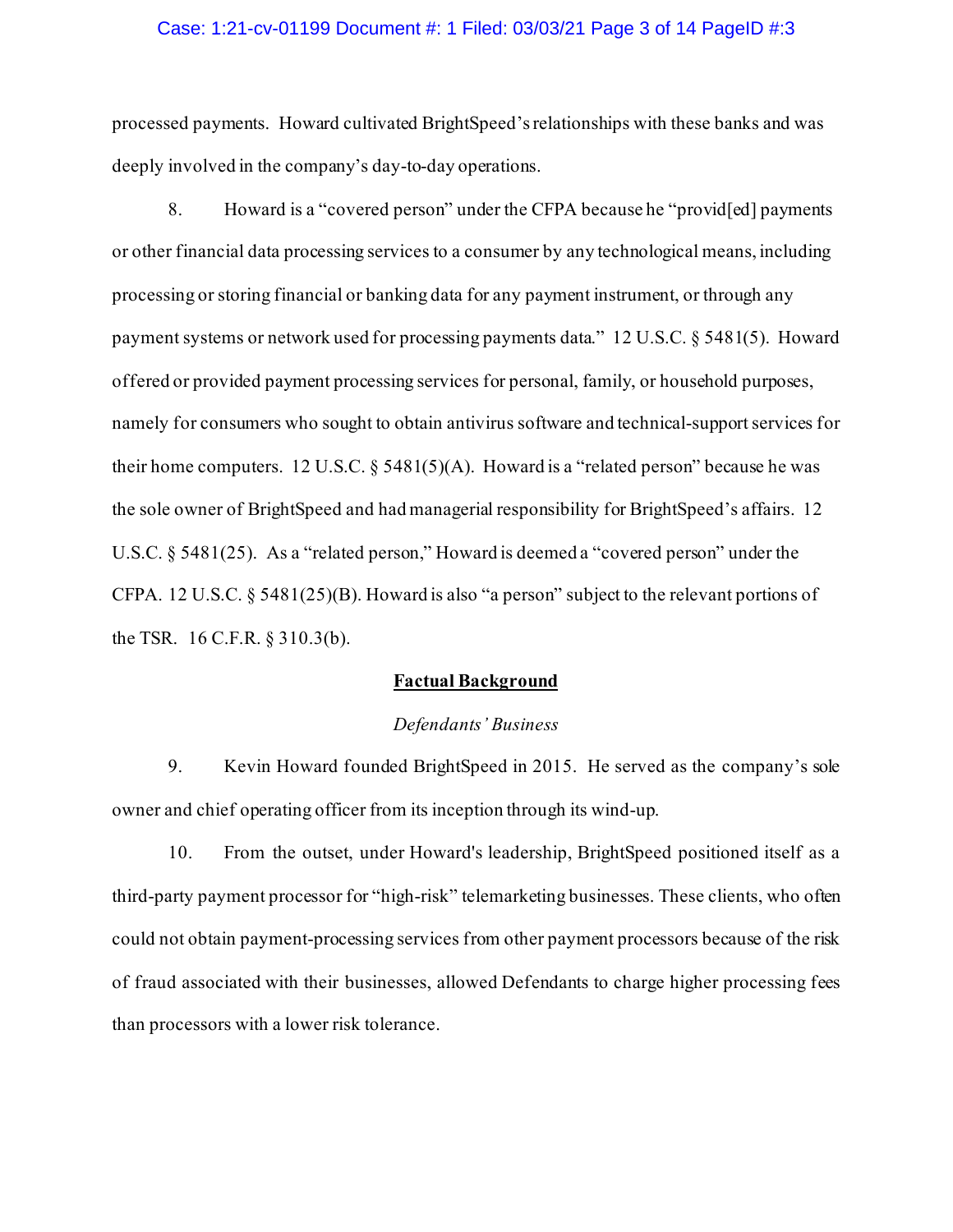#### Case: 1:21-cv-01199 Document #: 1 Filed: 03/03/21 Page 4 of 14 PageID #:4

11. From 2016 to 2018, Defendants BrightSpeed and Howard processed RCC payments for over 100 merchant-clients who purported to provide virus software and technicalsupport services, but actually scammed consumers into purchasing unnecessary and expensive computer software ("Tech-Support Clients").

12. In order to process payments for their Tech-Support Clients, Defendants opened and maintained RCC processing accounts with two regional banks ("Originating Banks").

13. Defendants maintained processing accounts at the first bank ("Bank One") from at leastJanuary 2016 to August 2018. Defendants processed over 18,000 RCC transactionsfor Tech-Support Clients through Bank One, totaling more than \$8 million.

14. Defendants maintained processing accounts at the second bank ("Bank Two") from at least January 2016 to July 2019. Defendants processed over 150,000 RCC transactions for Tech-Support Clients through Bank Two, totaling more than \$63 million.

15. Beginning in the summer of 2018, the Originating Banks terminated their relationships with the Defendants. Bank One began winding down its relationship with Defendants in August 2018 as a result of an internal investigation. Defendants then moved their remaining active merchant accounts to Bank Two, where they had an existing processing relationship. In June 2019, Bank Two also terminated its relationship with Defendants due to the excessive risk posed by their Tech-Support Clients' accounts.

### *Fraudulent Technical Support Scheme*

16. Defendants' Tech-Support Clients typically targeted consumers using pop-up advertisements, indicating that their computers were running slowly, infected by viruses, or were experiencing some other serious technical problem. The pop-up advertisements provided consumers with a telephone number to call for assistance.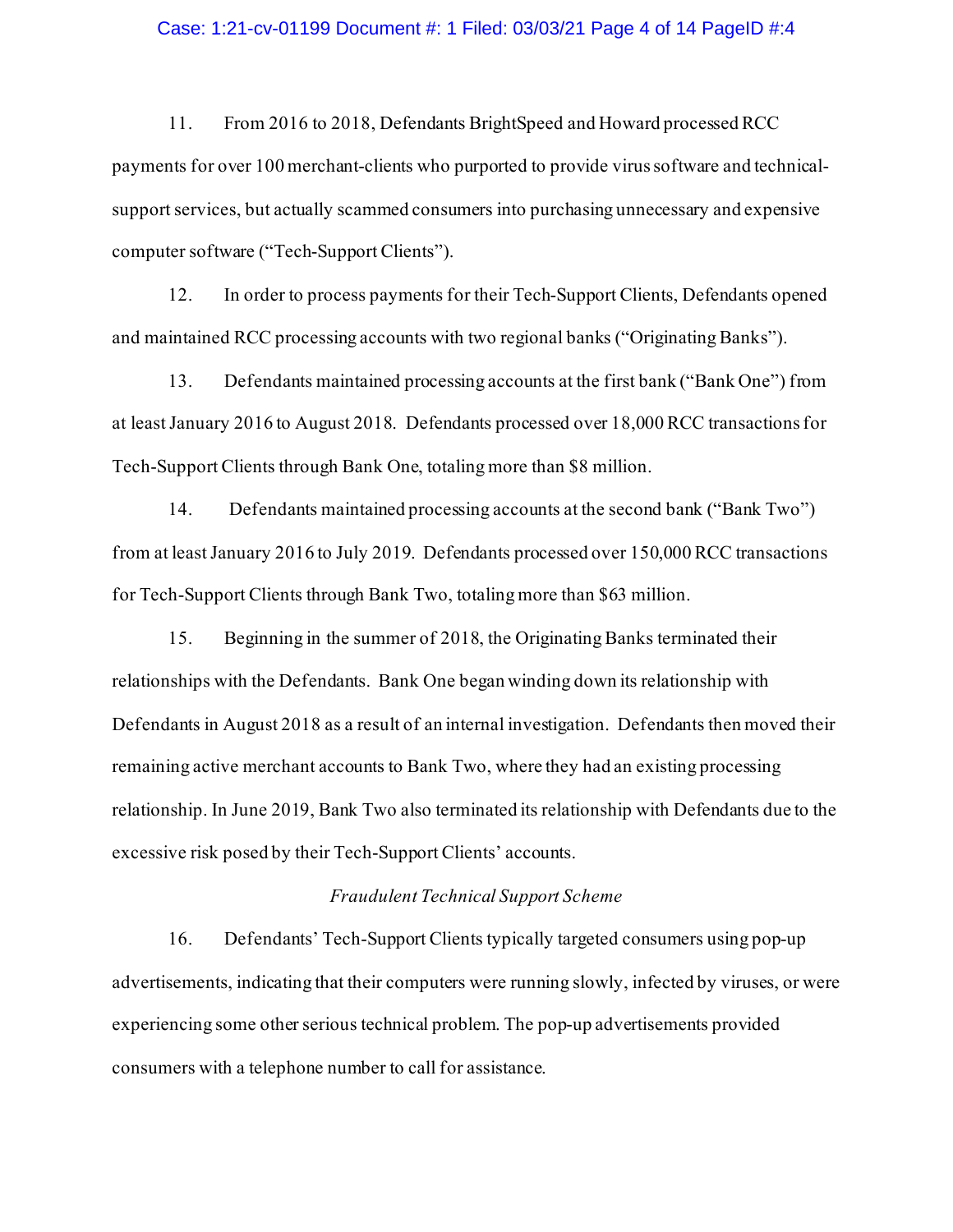### Case: 1:21-cv-01199 Document #: 1 Filed: 03/03/21 Page 5 of 14 PageID #:5

17. To appear more trustworthy, the Tech-Support Clients sometimes claimed to be affiliated with well-known technology companies like Microsoft or Symantec, but they were not affiliated with those entities.

18. If a consumer called the number, the Tech-Support Clients would typically offer services to clean or remove viruses from the consumer's computer at a steep price, sometimes as high as \$2,000. When they succeeded in persuading a consumer, often an older American, to purchase their antivirus software or technical support services, Defendants' Tech-Support Clients requested payment by asking the consumer to verbally authorize an RCC and provide their name, address, bank account number, and bank routing number.

19. After obtaining authorization for payment by RCC, the Tech-Support Clients typically downloaded antivirus software, software that was sometimes available to the public for free or at a low-cost, onto the consumer's computer. These tools were frequently duplicative of software the consumer already had on his or her computer.

20. A significant number of consumers who initially authorized a transaction realized that they had been defrauded after speaking with family or friends and discovering that the software they purchased was unnecessary, ineffective, freely available, or duplicative of what they already had.

# *Indicia of Fraud*

21. Due to their role as payment processors, Defendants knew or should have known that their Tech-Support Clients were obtaining payment for antivirussoftware and technical support services using RCCs. In fact, BrightSpeed's "Pre-Application Qualifying Questions," which Kevin Howard was responsible for reviewing and approving, specifically asked "what verticals do you operate in?" It also inquired about the Tech-Support Client's call center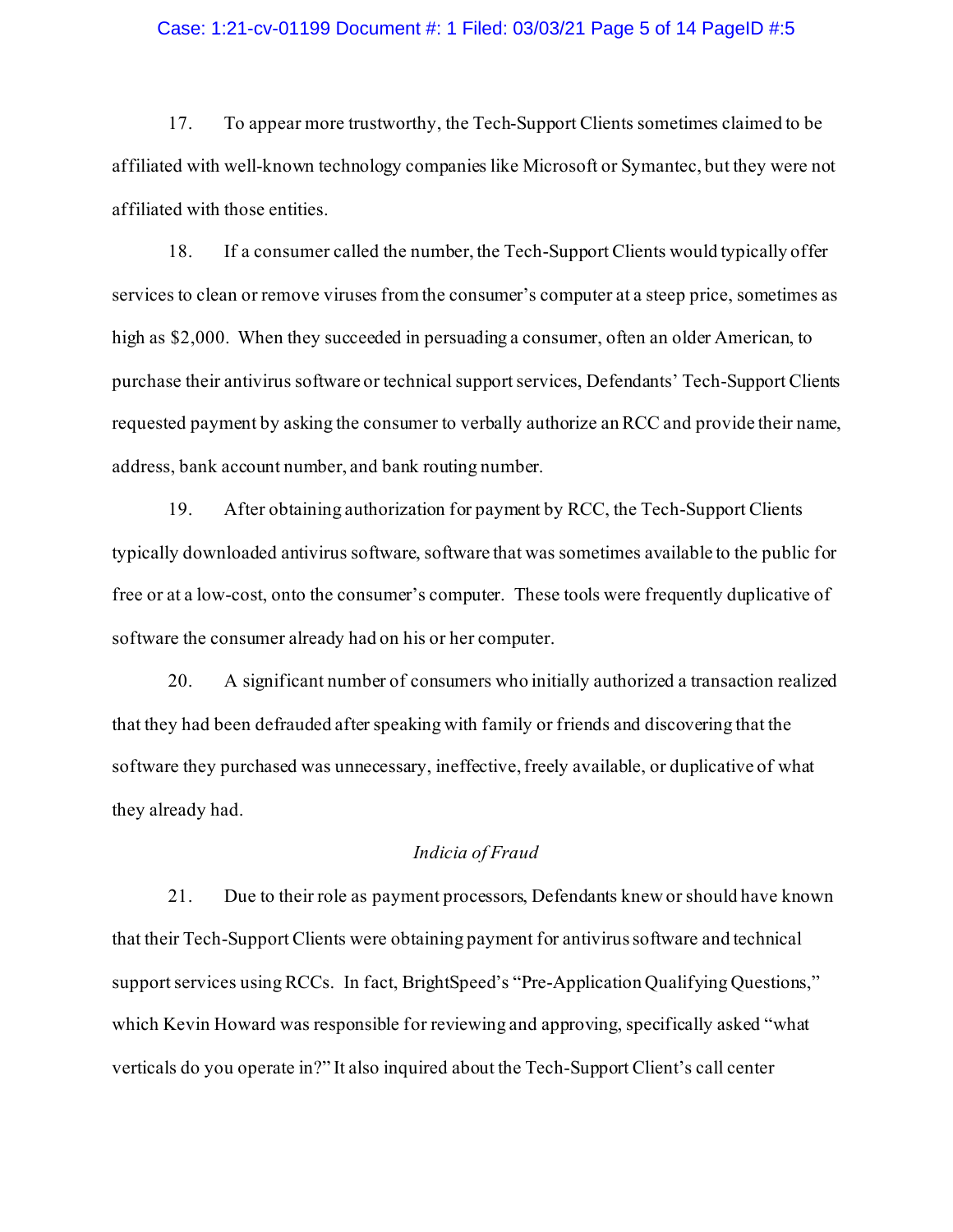#### Case: 1:21-cv-01199 Document #: 1 Filed: 03/03/21 Page 6 of 14 PageID #:6

operations. Defendants also knew that their Tech-Support Clients offered and sold these products and services over the telephone on interstate calls initiated by consumers who viewed the Tech-Support Clients' pop-up or other internet ads.

22. Defendants were also aware of nearly a thousand consumer complaints about their Tech-Support Clients. Between 2016 and 2018, Defendants received almost 1,000 consumer complaints regarding transactions that they processed, and the majority of these complaints resulted in refunds or cancellations. Approximately 25% of these complaints specifically complained that the transaction was fraudulent or unauthorized and described scenarios nearly identical to those in public service announcements published by the FBI Internet Crime Center in 2014 (available at http://www.ic3.gov/media/2014/141113.aspx) and updated in 2016 (available at http://www.ic3.gov/media/2016/160602.aspx).

23. Consumers made many of these complaints directly to Defendants. For at least 18 months, Defendants emailed transaction receipts to consumers on behalf of their Tech-Support Clients and consumers' responses came directly to Defendants. Defendants would then investigate issues consumers complained about in their responses and respond to the consumer. Further, starting around July 2016, Defendants began including BrightSpeed's phone number (instead of their clients') on the receipts so that BrightSpeed could field calls from dissatisfied customers.

24. Complaining consumers specifically mentioned the pop-up advertisements that claimed that there were problems with their computers. They complained that the Tech-Support Clients had falsely represented that they were affiliated with established companies such as Microsoft and Symantec.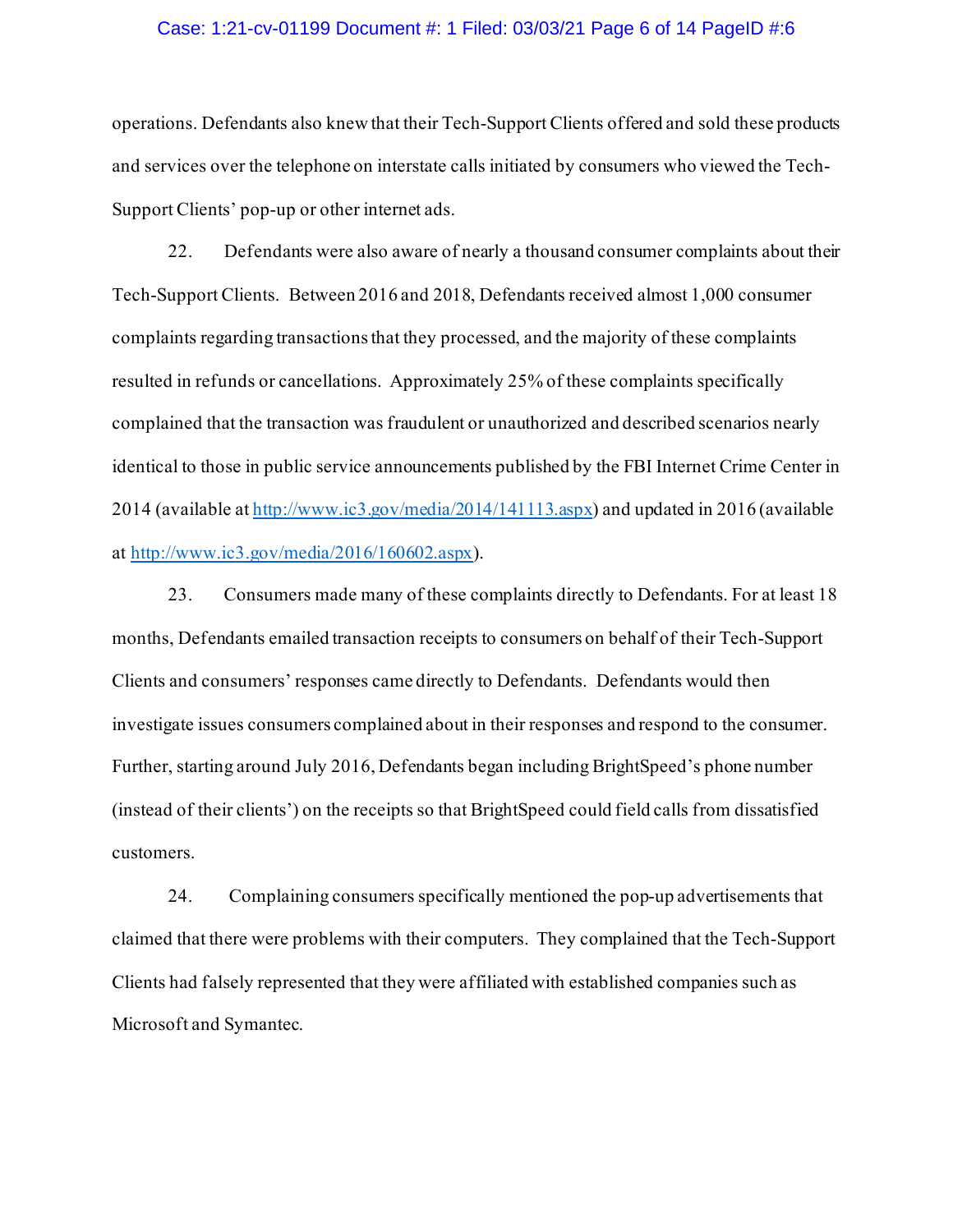### Case: 1:21-cv-01199 Document #: 1 Filed: 03/03/21 Page 7 of 14 PageID #:7

25. Consumers also complained that the Tech-Support Clients created a false sense of urgency and that they were pressured and duped into purchasing unnecessary and expensive antivirus software and tech-support services from the Tech-Support Clients. Some consumers also indicated that they were contacting their local police departments or other regulatory bodies.

26. Howard and BrightSpeed also responded to inquiries from multiple police departments across the country, ranging from New York to Colorado, about police reports filed by consumers who believed they had been defrauded by BrightSpeed's Tech-Support Clients. Specifically, Howard had several conversations and exchanged emails with local police officers regarding the police reports.

### *Return Rates*

27. A return rate is the percentage of transactions that were processed but subsequently rejected and "returned" over a given period. Transactions may be returned for a variety of reasons. For instance, a transaction may be returned due to insufficient funds in a consumer's account, invalid or closed accounts, or when a consumer explicitly rejects the transaction because he or she did not authorize it (known as "unauthorized" returns). An unauthorized return rate is a subset of the overall return rate where the reason for the return provided by the consumer is that the transaction was unauthorized.

28. The overall return rate for Defendants' Tech-Support Clients averaged between 22% and 24%. The unauthorized return rate averaged 14%.

29. By contrast, the National Automated Clearing House Association (NACHA), which manages and administers the ACH network, an analogous payment platform, has set a limit of 15% as the maximum return rate for a legitimate business and a network-wide return rate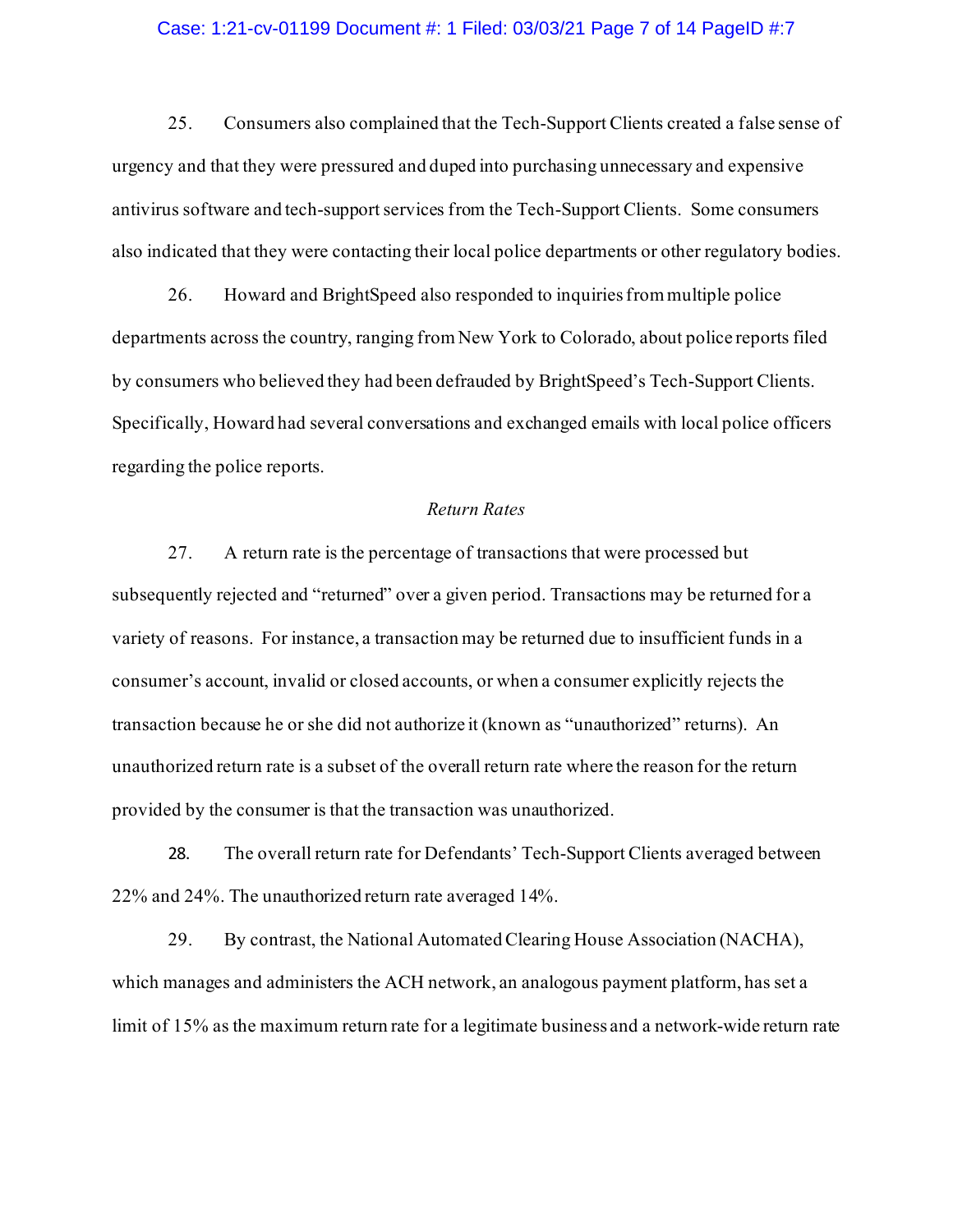### Case: 1:21-cv-01199 Document #: 1 Filed: 03/03/21 Page 8 of 14 PageID #:8

threshold of 0.5% for unauthorized ACH transactions. NACHA's rules require network participants to report and investigate any merchant with an unauthorized return rate above 0.5%.

30. Despite the numerous indicators of fraudulent activity by their Tech-Support Clients, Defendants turned a blind eye and continued to facilitate their conduct.

# *Warnings from Originating Banks*

31. The Originating Banks repeatedly expressed concern to Defendants about the nature and volume of the complaints that consumers lodged against the Tech-Support Clients.

32. For example, in July 2016, one of the Originating Banks contacted Defendant Howard about a complaint it received, writing:

> Kevin, it's the same story. Their customer…. received a pop-up on her computer that she had a virus with a phone number to call. When she called, they requested access to her computer, laptop, and iPad and ask[ed] for \$1,200 to fix the problem. This was [Client A] again.

33. Defendants made false and misleading statements to their Originating Banks about the degree to which they vetted their Tech-Support Clients, the nature of their business relationships with their Tech-Support Clients, and the degree to which they monitored their transactions. For example:

- a. Defendants told Bank One that they requested and reviewed six months of bank statements, conducted a personal credit check, criminal background check, and pulled a Dun & Bradstreet report for each potential Tech-Support Client. These representations were false.
- b. Defendants told Bank Two that BrightSpeed was not a third-party payment processor in order to avoid running afoul of the bank's policy against working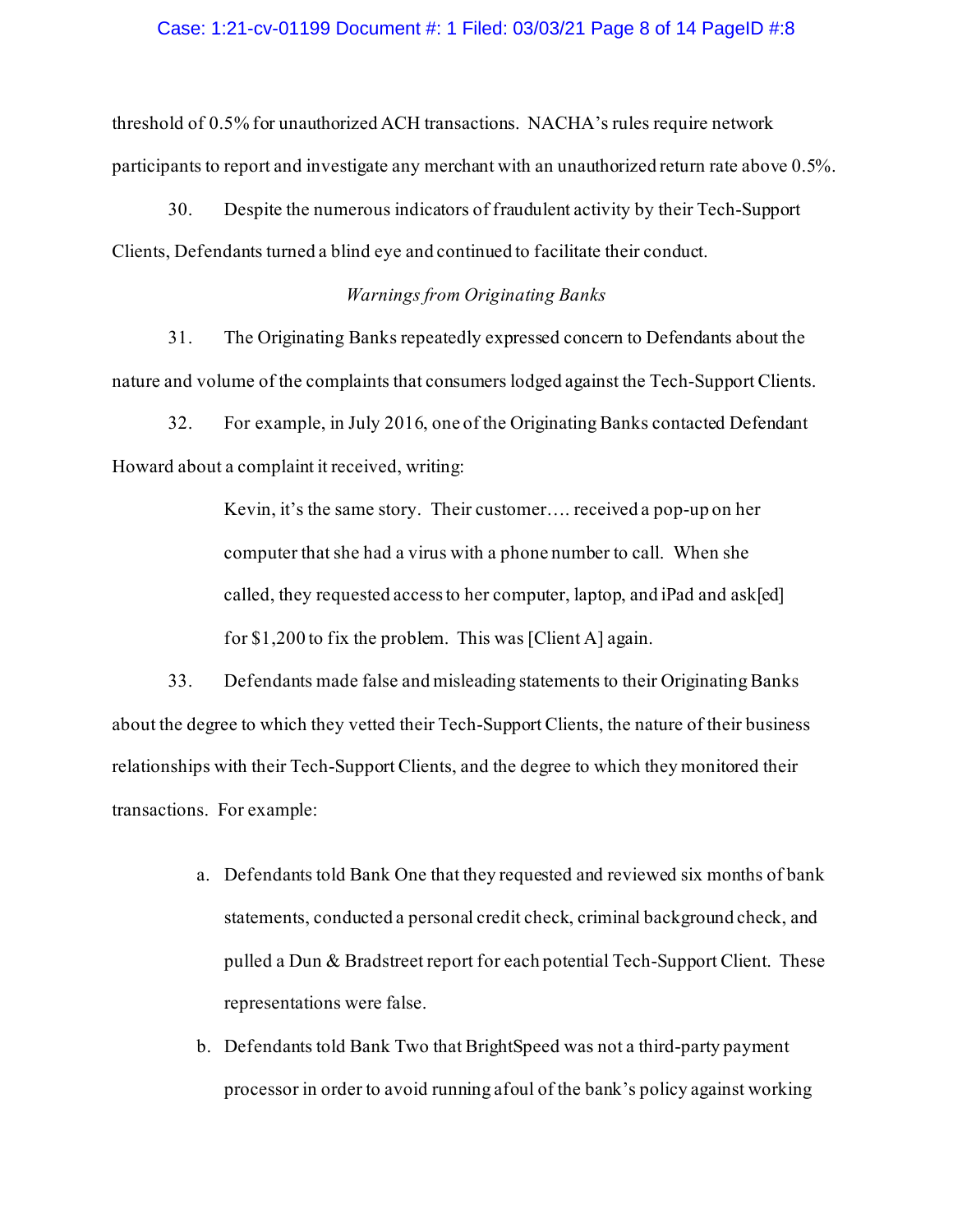with such processors and later told Bank One that it had a franchise arrangement with its Tech-Support Clients. Neither of these statements was true.

- c. Defendants told Bank One that BrightSpeed called all consumers for whom it processed RCC transactions within two hours. This was not true.
- d. Defendant Howard also told Bank One that he had a "personal threshold" of 4% for returns and once his clients reached that percentage, he would terminate them. This statement also was not true.

34. Defendants' false and misleading statements were meant to assuage the Originating Banks' concerns about their Tech-Support Clients' high return rates and the complaints about those clients.

# *Defendants' Vetting and Oversight of the Tech-Support Clients*

35. Defendants failed to put reasonable controls in place to meaningfully vet their Tech-Support Clients. Defendants often did not require that the Tech-Support Clients produce documentation demonstrating that they were legitimate businesses. In some cases, Defendants only required a Tech-Support Client to complete a processing service agreement with BrightSpeed to begin processing payments for the client. In other instances, Defendants only collected generic documents, such as blank stock certificates, corporate resolutions, or a copy of the client contact's driver's license, in support of the Tech-Support Clients' applications. Defendants did not require or receive any documentation that would allow them to assess the nature of the Tech-Support Clients' businesses, the level of risk they posed to consumers, or the likelihood that they would engage in fraud.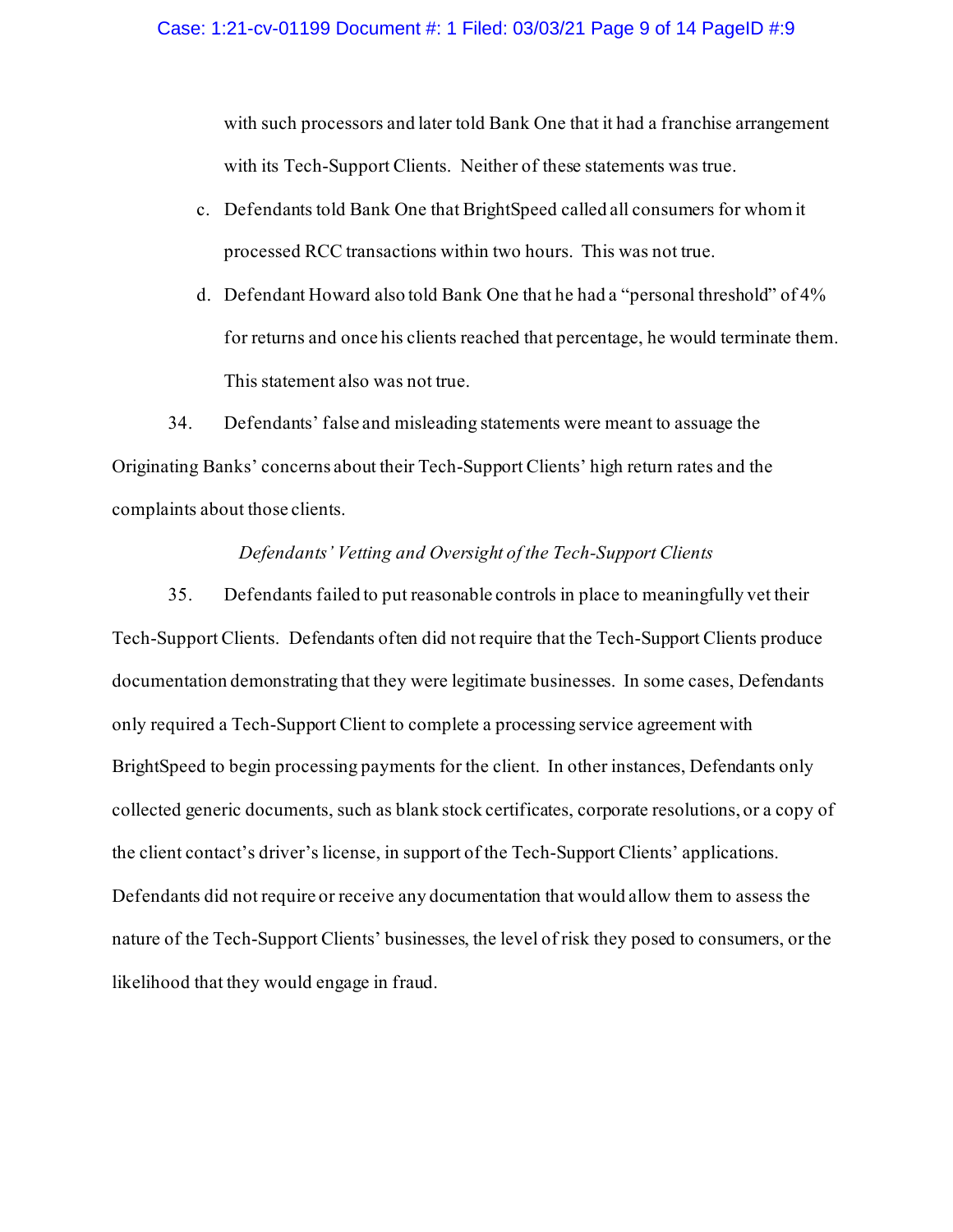#### Case: 1:21-cv-01199 Document #: 1 Filed: 03/03/21 Page 10 of 14 PageID #:10

36. Defendants also failed to monitor and promptly suspend bad actors among its Tech-Support Clients after learning that they were likely defrauding consumers or engaging in other illegal activity.

37. When a consumer complained or a bank questioned a transaction, Defendants routinely refunded the consumer. Defendants typically refunded complaining consumers' payments either by directly transmitting the funds or authorizing a return by the bank. Defendants rarely investigated the disputed transaction.

38. In some instances, in response to receiving a consumer complaint, Defendants requested and reviewed proof of authorization from the Tech-Support Client that initiated the transaction. This proof came in the form of an audio recording from the Tech-Support Client's sales call with the consumer.

39. These recordings did not encompass the entire conversation. Rather they were excerpts of the consumer reading one line of text provided by the Tech-Support Client. The text included the consumer's name, the product or service purchased, the price, the name of the Tech-Support Client, and the consumer's bank account number.

40. The recordings offered no insight into the communications that led to the sale that is, what the consumer was told was wrong with her computer or what the products or services would accomplish; whether the Tech-Support Client claimed affiliation with companies like Microsoft or Symantec; or any other details that complaining consumers frequently mentioned.

41. Defendants continued to do business with, and earn processing fees from, Tech-Support Clients for months and sometimes years after they knew or should have known that the clients likely were engaging in fraudulent activity.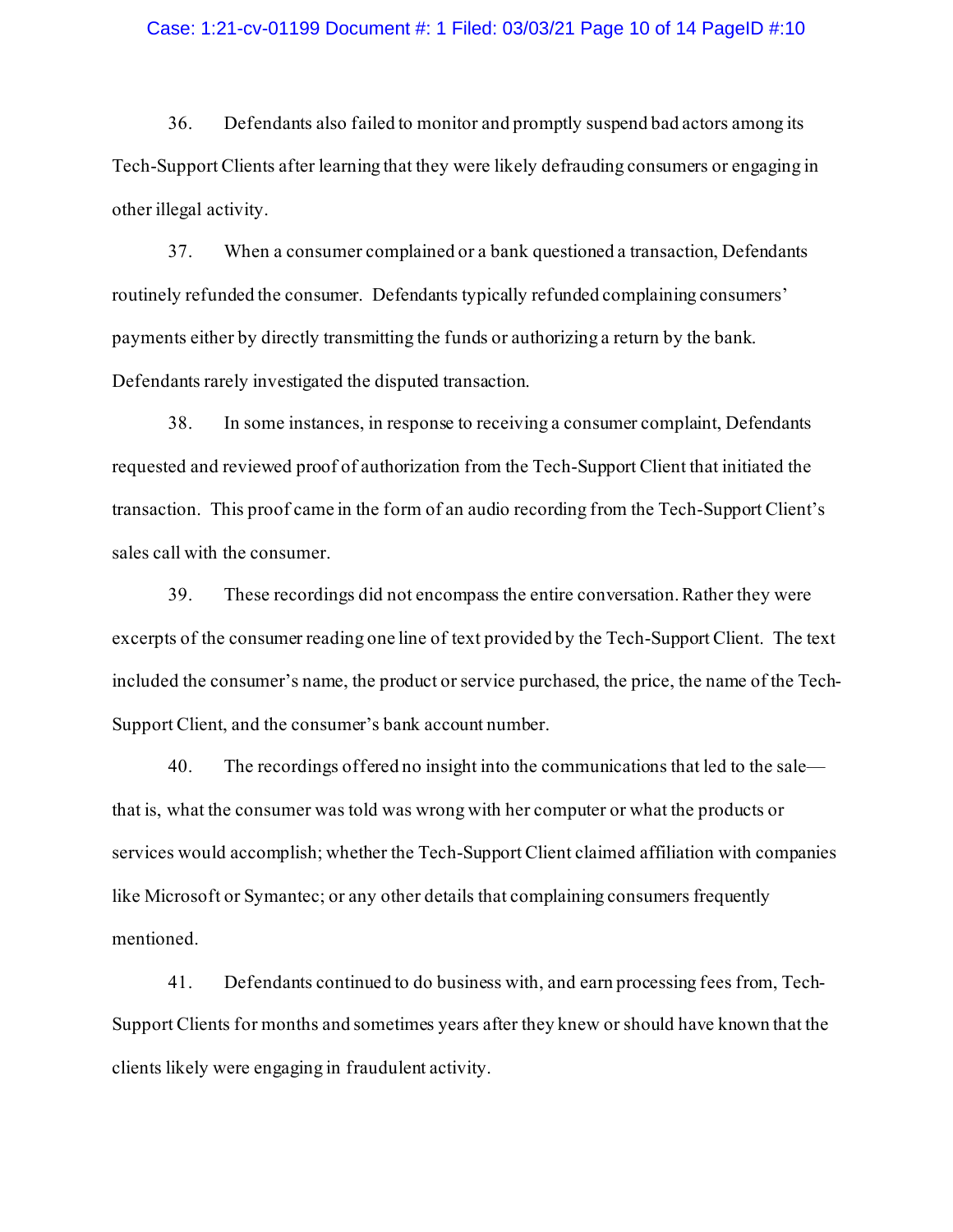### **COUNT I**

# **Violations of the Telemarketing Sales Rule and the Consumer Financial Protection Act** (*Defendants BrightSpeed and Howard*)

42. The allegations in paragraphs 1 to 41 are incorporated herein by reference.

43. Under the TSR, a "telemarketer" means any person who, in connection with telemarketing, initiates or receives telephone calls to or from a customer or donor and "telemarketing" means a plan, program, or campaign which is conducted to induce the purchase of goods or services by use of one or more telephones and which involves more than one interstate telephone call. 16 C.F.R. § 310.2(ff) and (gg).

44. It is a violation of the TSR for any seller or telemarketer to create or cause to be created, directly or indirectly, a remotely created payment order, including an RCC, as payment for goods or services offered or sold through telemarketing. 16 C.F.R. § 310.4(a)(9).

45. The TSR also prohibits a person from providing substantial assistance or support to any seller or telemarketer when that person "knows or consciously avoids knowing" that the seller or telemarketer is engaged in any act or practice that violates Section 310.4. 16 C.F.R. § 310.3(b).

46. Defendants BrightSpeed and Howard knew or consciously avoided knowing that their Tech-Support Clients were creating or causing to be created RCCs as payment for services that they offered and sold through telemarketing.

47. Despite this knowledge, Defendants BrightSpeed and Howard provided substantial assistance and support to their Tech-Support Clients by:

> a. opening and maintaining processing accounts for the purpose of processing RCC payments for them;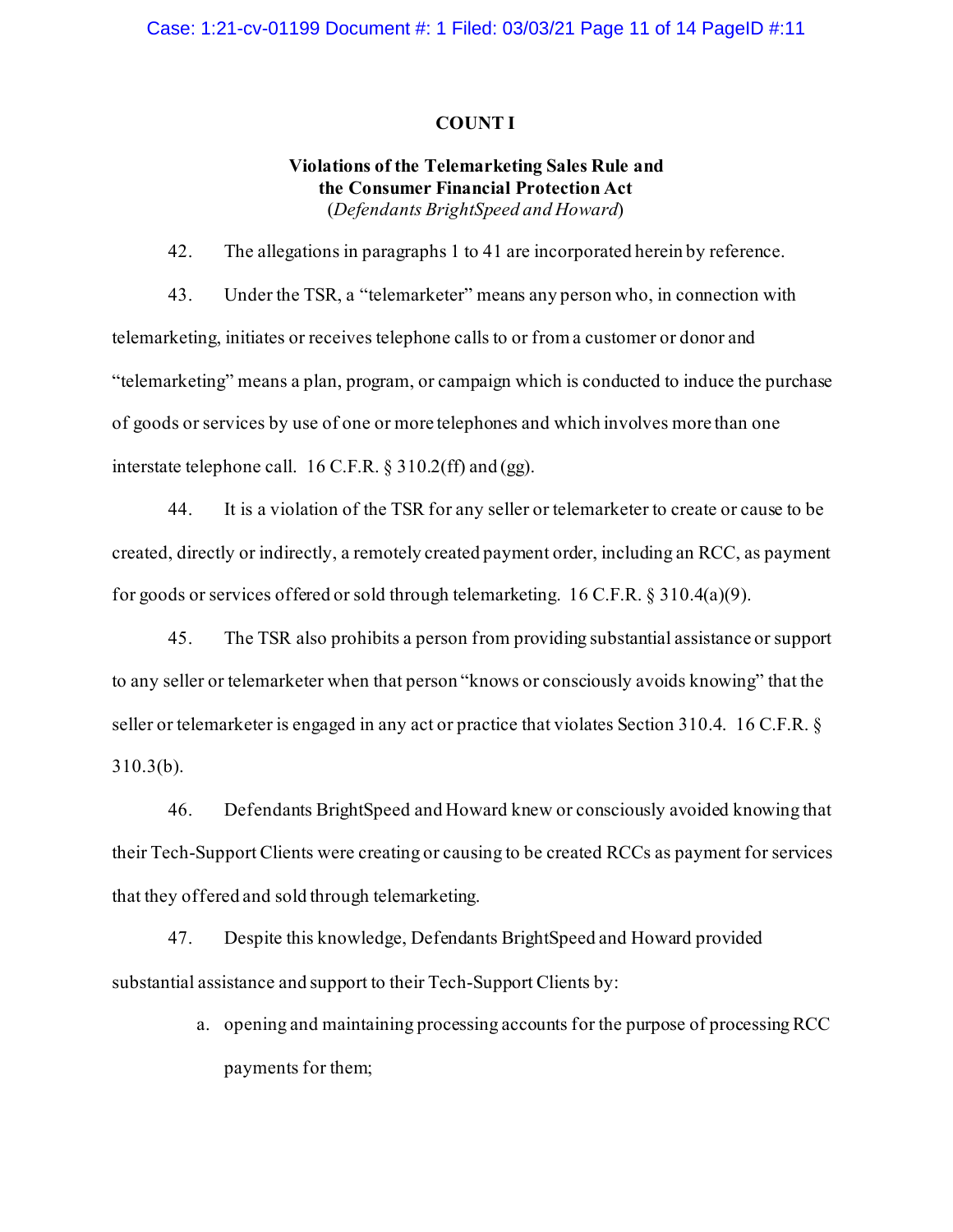- b. processing their RCC transactions to allow them to draw funds from consumers' accounts;
- c. making misrepresentations to the Originating Banks in order to prolong their ability to process RCCs for their Tech-Support Clients; and
- d. failing to timely terminate their processing relationships with their Tech-Support Clients after learning of their illegal and fraudulent conduct.
- 48. Defendants' actions violate Section 310.3(b) of the TSR. 16 C.F.R. § 310.3(b).
- 49. Defendants' violations of the TSR constitute violations of the CFPA. 12 U.S.C.

§§ 5531(a), 5536(a)(1); 15 U.S.C. § 6102(c)(2).

# **COUNT II**

# **Unfair Acts and Practices** (*Defendants BrightSpeed and Howard*)

50. The allegations in paragraphs 1 to 41 are incorporated herein by reference.

51. Under  $\S 1031(c)(1)$  of the CFPA, an act or practice is unfair when: (1) it causes or is likely to cause substantial injury to consumers; (2) which is not reasonably avoidable by consumers; and (3) such substantial injury is not outweighed by countervailing benefits to consumers or to competition.

52. Defendants' acts and practices caused substantial injury because they processed the payments of hundreds of consumers who were defrauded into purchasing unnecessary software and services. Defendants continued to process payments for their Tech-Support Clients when they knew or should have known the clients were engaged in fraud. By June 2016, Defendants also knew that their Tech-Support Clients were violating the TSR's bar on using RCCs for telemarketing transactions. Consumers also spent substantial time attempting to get refunds, including in some cases filing police reports.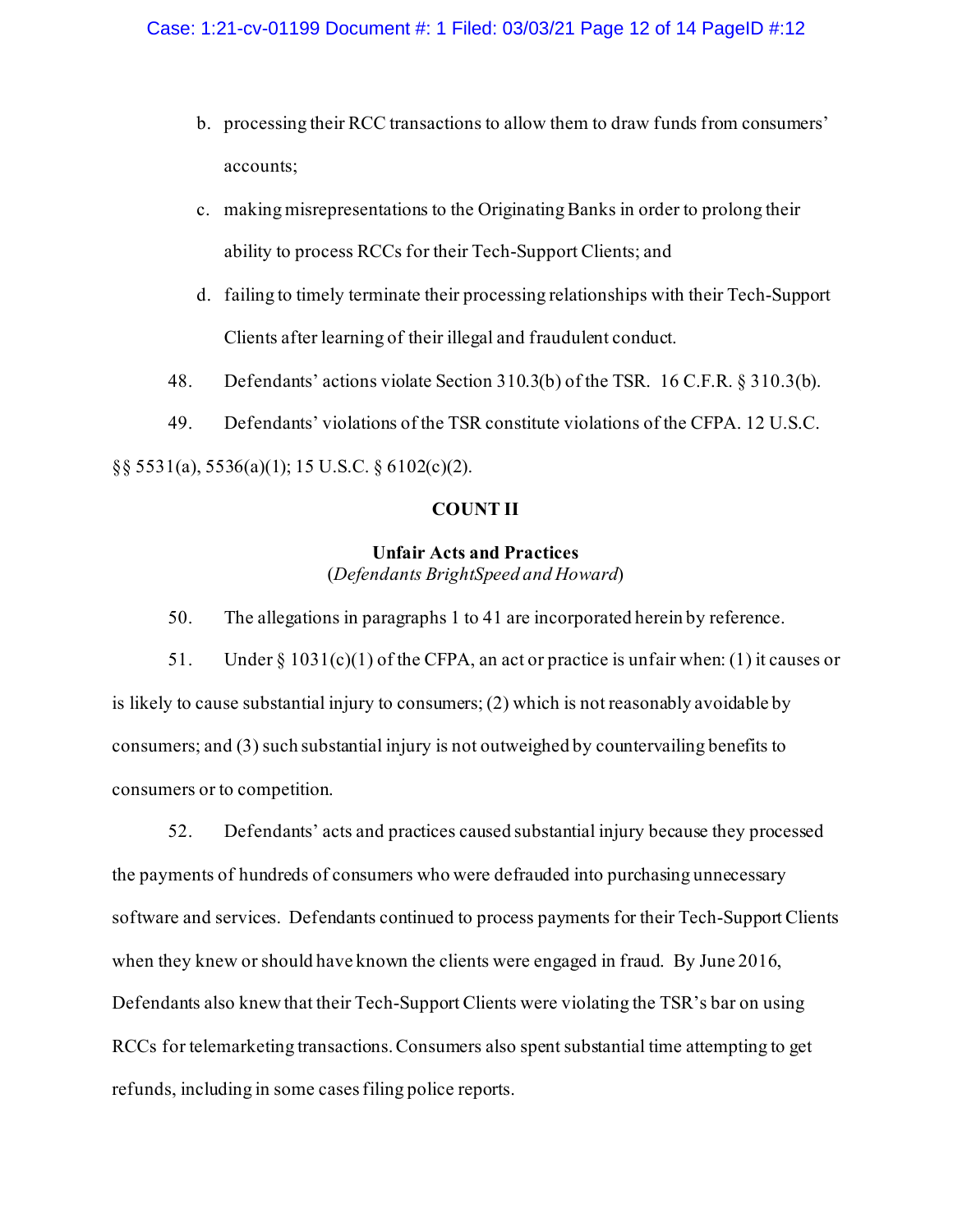### Case: 1:21-cv-01199 Document #: 1 Filed: 03/03/21 Page 13 of 14 PageID #:13

53. Consumers' injuries were not reasonably avoidable because Defendants' Tech-Support Clients misled consumers about their need for software and services, the condition of their computers, and their affiliation with prominent technology companies.

54. Neither consumers nor competition experienced countervailing benefits from Defendants' processing of payments for Tech-Support Clients despite knowing, or having reason to know, that they were defrauding consumers. Processing payments for unnecessary or unauthorized services, or where the payments were obtained in an illegal manner, resulted in substantial injury that is not outweighed by countervailing benefits.

### **DEMAND FOR RELIEF**

Wherefore, the Bureau requests that the Court:

- 1. prohibit Defendants from participating in any way in the business of payment processing;
- 2. permanently enjoin Defendants from committing future violations of the CFPA, TSR, or any provision of "Federal consumer financial law," as defined by 12 U.S.C. § 5481(14);
- 3. grant additional injunctive relief as the Court may deem just and proper;
- 4. award damages or other monetary relief against Defendants;
- 5. order Defendants to pay redress to consumers harmed by its unlawful conduct;
- 6. order Defendants to disgorge all ill-gotten gains;
- 7. impose on Defendants a civil money penalty;
- 8. order Defendants to pay the Bureau's costs and fees incurred in connection with prosecuting this action; and